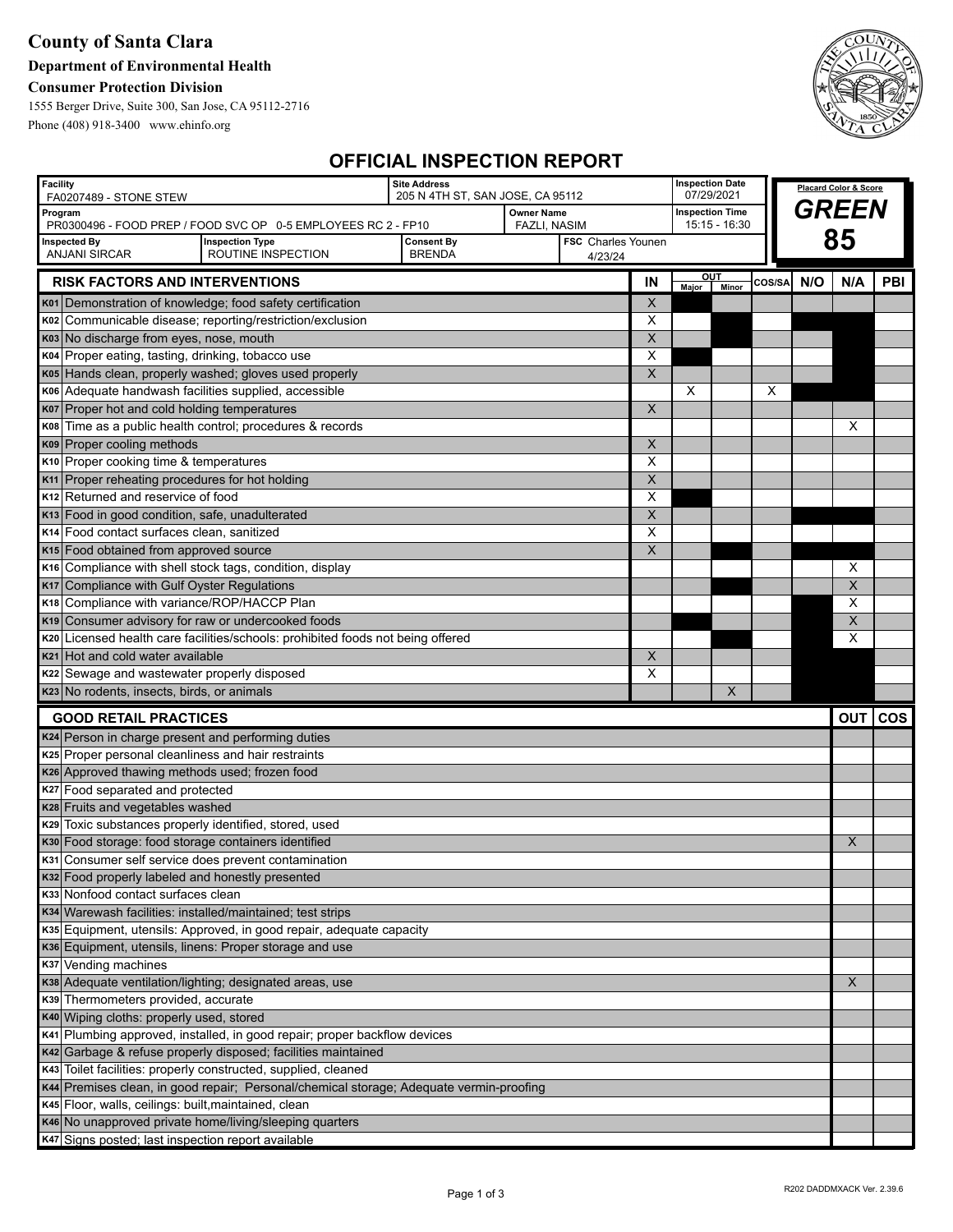### **OFFICIAL INSPECTION REPORT**

| <b>Facility</b><br>FA0207489 - STONE STEW                                | Site Address<br>205 N 4TH ST, SAN JOSE, CA 95112 |                                   |                                         | <b>Inspection Date</b><br>07/29/2021 |  |  |
|--------------------------------------------------------------------------|--------------------------------------------------|-----------------------------------|-----------------------------------------|--------------------------------------|--|--|
| Program<br>PR0300496 - FOOD PREP / FOOD SVC OP 0-5 EMPLOYEES RC 2 - FP10 |                                                  | <b>Owner Name</b><br>FAZLI. NASIM | <b>Inspection Time</b><br>15:15 - 16:30 |                                      |  |  |
| K48 Plan review                                                          |                                                  |                                   |                                         |                                      |  |  |
| K49 Permits available                                                    |                                                  |                                   |                                         |                                      |  |  |
| K58 Placard properly displayed/posted                                    |                                                  |                                   |                                         |                                      |  |  |

#### **Comments and Observations**

#### **Major Violations**

K06 - 8 Points - Inadequate handwash facilities: supplied or accessible; 113953, 113953.1, 113953.2, 114067(f)

*Inspector Observations: Lacking paper towel in the hand wash sink near the coffee station in the front prep area. [CA] Single-use sanitary towels shall be provided in dispensers. [COS] PIC made available some paper towel from the dispenser across cook line.*

#### **Minor Violations**

K23 - 3 Points - Observed rodents, insects, birds, or animals; 114259.1, 114259.4, 114259.5

*Inspector Observations: Observed evidence of flies. [CA] Eliminate flies.*

K30 - 2 Points - Food storage containers are not identified; 114047, 114049, 114051, 114053, 114055, 114067(h), 114069 (b)

*Inspector Observations: White crystalline substance in a container was lacking labels. [CA] Working containers holding food or food ingredients that are removed from their original packages shall be identified with the common name of the food if not easily recognizable.*

K38 - 2 Points - Inadequate ventilation and lighting in designated area; 114149, 114149.1, 114149.2, 114149.3, 114252, 114252.1

*Inspector Observations: Observed gaps between mechanical ventilation hood filters. [CA] Eliminate gaps. All hood ventilation filters shall be in place and in good repair.*

#### **Performance-Based Inspection Questions**

N/A

#### **Measured Observations**

| <u>Item</u>        | Location               | Measurement       | Comments |
|--------------------|------------------------|-------------------|----------|
| Sauce              | Under counter reach in | 40.00 Fahrenheit  |          |
| Tomato             | Cold holding insert    | 39.00 Fahrenheit  |          |
| chopped tomatoes   | Cold holding insert    | 39.00 Fahrenheit  |          |
| Tomatoes           | Grill                  | 156.00 Fahrenheit |          |
| <b>Rice</b>        | Hot holding            | 149.00 Fahrenheit |          |
| Chicken in skewers | Walk in refrigerator   | 36.00 Fahrenheit  |          |
| <b>Hot Water</b>   | Prep sink              | 120.00 Fahrenheit |          |
| <b>Hot Water</b>   | Restroom               | 100.00 Fahrenheit |          |
| Beef               | Walk in refrigerator   | 36.00 Fahrenheit  |          |
| Salad              | Single door reach in   | 40.00 Fahrenheit  |          |
| <b>Hot Water</b>   | Ware wash sink         | 120.00 Fahrenheit |          |
| <b>Hot Water</b>   | Hand wash sink         | 100.00 Fahrenheit |          |

#### **Overall Comments:**

When required to determine compliance, a single reinspection will be conducted without additional charge. If subsequent reinspections are required, an hourly fee (minimum one hour) at the current rate approved by the Board of Supervisors will be assessed for each and every reinspection until the necessary changes or corrections are made. Unless otherwise noted by the inspector, all violations are to be corrected no later than **8/12/2021**.Any major change in menu or any change in ownership must have prior approval by this Department. This may require structural and/or equipment changes or remodeling to accommodate new operations.